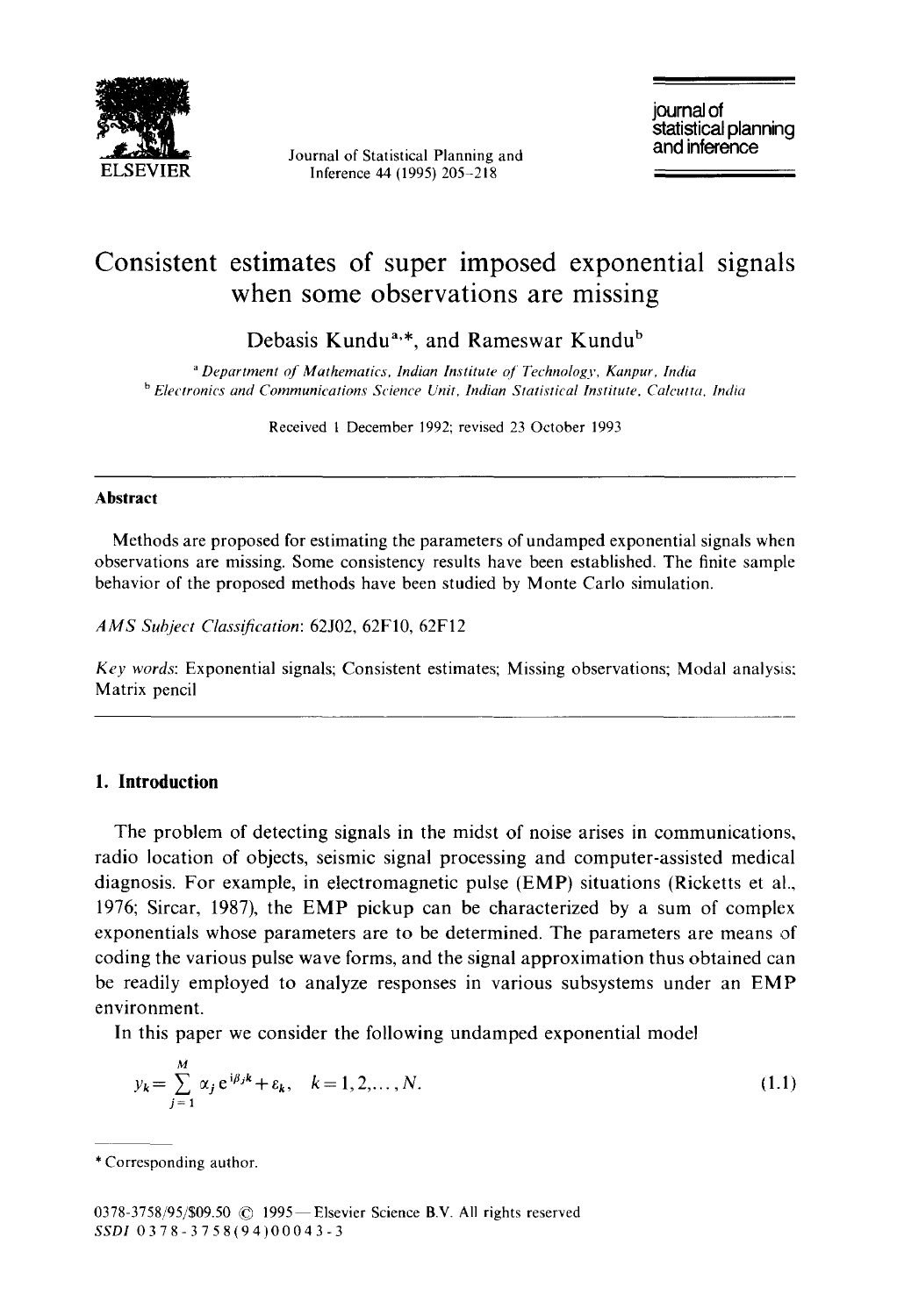Here  $\alpha_i$ 's are unknown complex number and  $\beta_i$ 's are real numbers lying between  $(0,2\pi)$  and they are distinct. The  $\varepsilon_k$ 's are i.i.d. complex-valued random variables with mean zero and finite variance for both the real and imaginary parts. The real and imaginary parts are assumed to be independent. M is assumed to be known  $i = \sqrt{-1}$ .

This is an important poblem in what might be called modal analysis in the signal processing literature. The literature pertaining to the multiple sinusoid model goes back almost 200 years. Prony (1795) in his classic paper proposed a solution to the problem of fitting sums of exponentials to equispaced data. The wide applicability of the model has lead to numerous books and papers over the past 20 years. To name a few, see Kay and Marple (1981), Marple (1987), Kay (1987), Froberg (1969), Tufts and Kumaresan (1982), Bai et al. (1987), Kumaresan et al. (1986), Breslar and Macovski (1986), Rao (1988), Kundu (1993) and for recent references see the Ph.D. Thesis of Kannan (1992). The existing methods of estimation of  $\beta$ 's are mainly based on the fact that the time points are equidistant.

The aim of this paper is to obtain an efficient method for estimating the non-linear parameters, namely  $\beta$ 's, when one or more observations are missing. If some observations are missing none of the above methods can be applied directly because the data points are no more equidistant. Furthermore, for model identification, i.e. the estimation of M, it is observed (Kundu, 1992) that Information Theoretic Criteria work quite well for large sample sizes but for small sample sizes, Rao (1988) suggested a crossvalidation technique for this problem. To obtain the cross-validation error for a particular M, it is required to estimate efficiently  $\alpha$ 's and  $\beta$ 's in presence of the missing observations. Note that once we obtain an efficient estimator of the non-linear parameters, the estimation of the linear parameters can be obtained by simple linear regression.

In Section 2 we develop a method of estimation, which is a modified version of what is usually called Pisarenko's method or the EquiVariance Linear Prediction (EVLP) method (see Rao, 1988). The strong consistency of the method is established in Section 3. It is well known that Pisarenko's method is a poor performer among all the methods of modal analysis particularly for small samples. Some modifications like reduced rank linear prediction, matrix pencil, equations error that form the basis for high performance modal analysis at low to moderate signal-to-noise ratios (SNR), are suggested in Section 4. Some simulation results are presented in Section 5 and finally we draw conclusions in Section 6.

# **2. Modified Pisarenko's method**

First we give a procedure when just one observation is missing. Then we generalize the method when more than one observation is missing.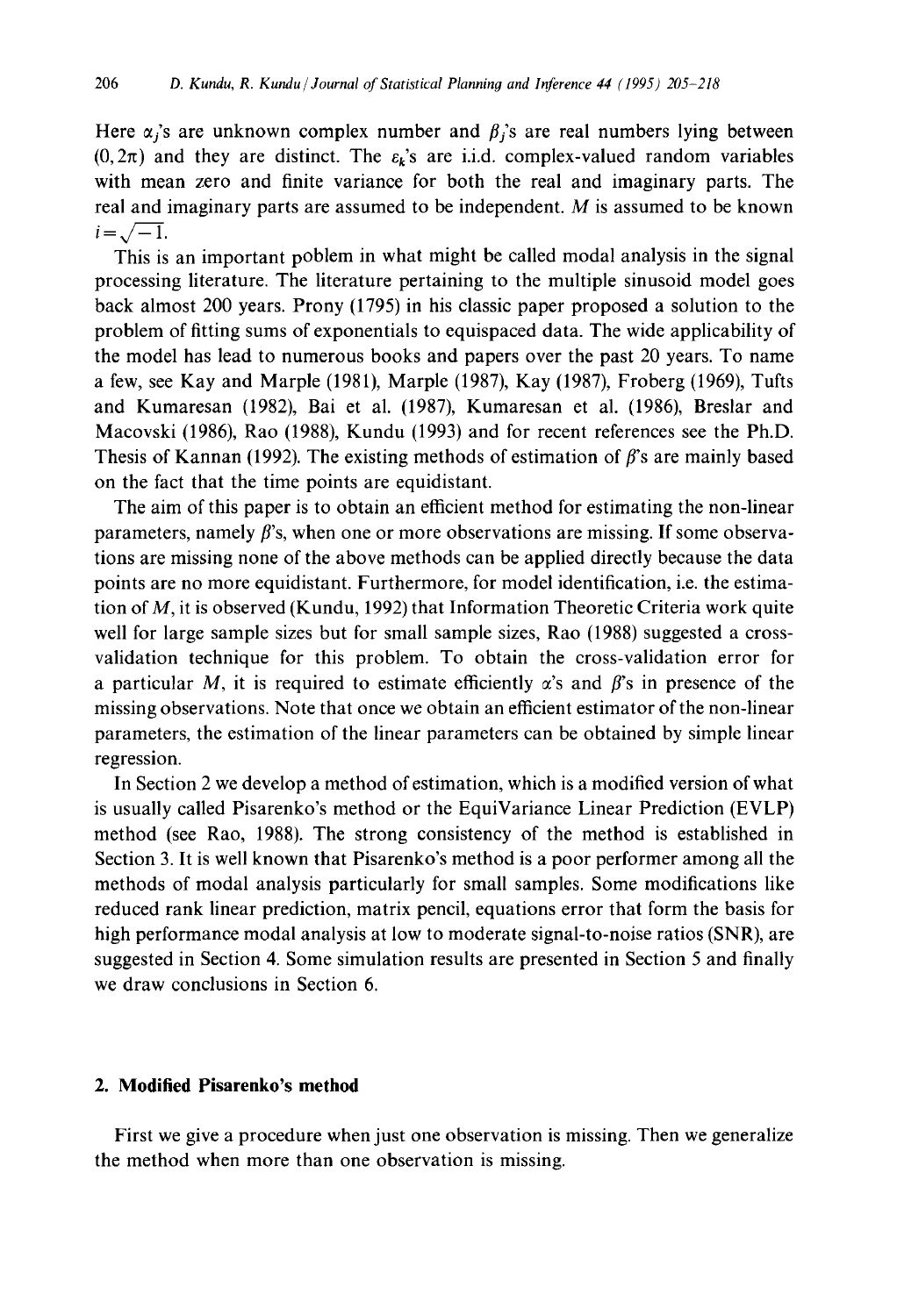Here  $M < N$  and let Y be a  $N-M \times M+1$  Hankel data matrix as follows:

$$
Y = \begin{bmatrix} Y_1 & \cdots & Y_{M+1} \\ \vdots & & \vdots \\ Y_{m-M} & \cdots & Y_m \\ \vdots & & \vdots \\ Y_m & \cdots & Y_{m+M} \\ \vdots & & \vdots \\ Y_{N-M} & & Y_N \end{bmatrix} .
$$
 (2.1)

We first assume that only the mth observation is missing. Let  $Y_m$  be the matrix obtained from  $Y$  by removing the rows which contain mth observation, i.e. if we denote

$$
Y = \begin{bmatrix} Y_1 & Y_2 & \cdots & Y_{N-M} \end{bmatrix}^T,\tag{2.2}
$$

then

$$
Y_m = [Y_{M+1} \ Y_{M+2} \cdots Y_{N-M}]^{\text{T}} \text{ if } 1 \leq m \leq M+1
$$
  
\n
$$
= [Y_1 \cdots Y_{m-M+1} \ Y_{M+1} \ Y_{N-M}]^{\text{T}} \text{ if } M+2 \leq m \leq N-M-1
$$
  
\n
$$
= [Y_1 \cdots Y_{N-M}]^{\text{T}} \text{ if } N-M \leq m \leq N.
$$
 (2.3)

Consider the  $M + 1 \times M + 1$  matrix  $R_m = Y_m^* Y_m$ . Here \* denotes the complex conjugate transpose of a matrix. Let  $b=(b_1, \ldots, b_{M+1})$  such that  $b*b=1$ ;  $b_1>0$ , be the normalized eigenvector corresponding to the smallest eigenvalue of  $R_m$ . The following prediction error polynomial equation

$$
B(Z) = b_1 + b_2 Z + \dots + b_{M+1} Z^M = 0
$$
\n(2.4)

has M roots, namely  $\hat{\rho}_k e^{i\hat{\beta}_k}$ , where  $\hat{\rho}_k > 0$  and  $\hat{\beta}_k \in (0, 2\pi)$  for  $k = 1, 2, ..., M$ . We can take  $(\hat{\beta}_1, \ldots, \hat{\beta}_M)$  with proper rearrangement as the estimates of  $(\beta_1, \ldots, \hat{\beta}_M)$ .

If more than one observation is missing the same approach can be used, i.e. suppose  $m_1, \ldots, m_r$ th observations are missing, then construct the matrix  $Y_{m_1m_2\ldots m_r}$  from Y by deleting the rows of Y which contains at least one of these  $m_i$ ,  $i=1, \ldots, r$ . Proceeding exactly as before we can have the estimates of  $\beta$ 's.

Observe that if no observation is missing, this method coincides with the degenerate version of linear prediction method, usually called Pisarenko's (see Pisarenko, 1973) method or EVLP method (see Bai et al., 1987 or Rao, 1988). This method actually finds its basis in a theorem of Caratheodory. It is observed that every singular non-negative definite symmetric Toeplitz matrix has a spectral representation (the Herglotz representation) in which the spectrum is a line spectrum. It then follows that the roots of the prediction error polynomial  $B(z)$ , as defined in (2.4), are the line frequencies (see Tufts and Kumaresan, 1982).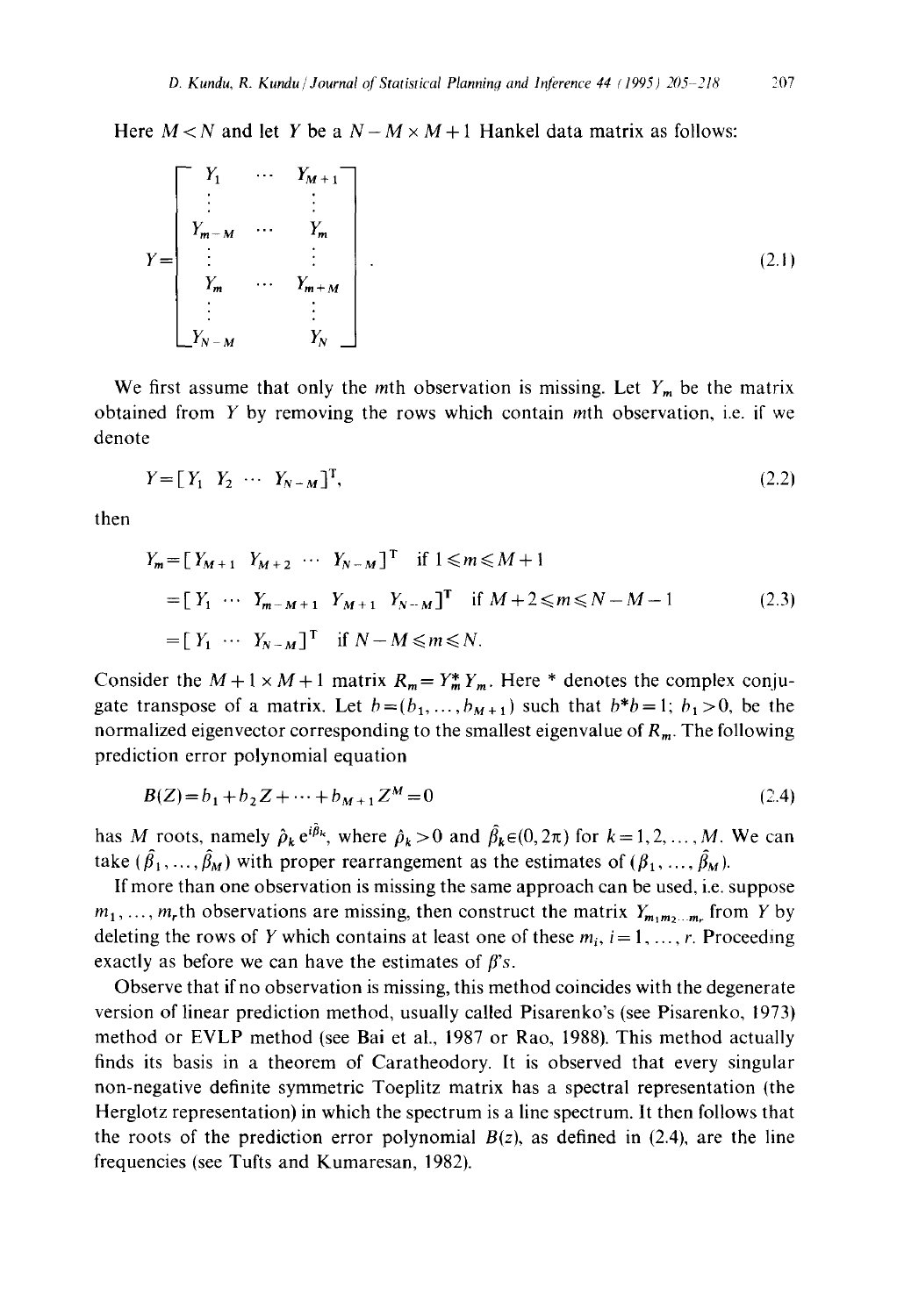### **3. Consistency of the modified Pisarenko's methods**

We first prove the consistency of the modified Pisarenko's method when only one observation is missing and the missing observation follows a particular pattern. We finally prove the result when the observation misses arbitrarily. The result can be easily generalized for more than one observation case.

**Lemma 3.1.** *Let*  $Y_1, \ldots, Y_N$  *be a sample from the model* (1.1). *Let the m<sub>N</sub>th observation be missing from the sample of size N. If*  $\hat{\beta}_1, \ldots, \hat{\beta}_M$  *are the estimates of*  $\beta_1, \ldots, \beta_M$ , *obtained by the method described in Section 2 and*  $\lim_{N\to\infty}(m_N/N)=c, 0\leq c\leq 1$ , then  $\hat{\beta}_1, \ldots, \hat{\beta}_M$  are consistent estimates of  $\beta_1, \ldots, \beta_M$ .

**Proof.** First let us assume  $M + 2 \le m_N \le N - M - 1$  for all N. Then

$$
Y_{m_N} = \begin{bmatrix} Y_1 & \cdots & Y_{M+1} \\ \vdots & & \vdots \\ Y_{m_N-1-M} & \cdots & Y_{m_N-1} \\ \cdots & \cdots & & \cdots \\ Y_{m_N+1} & \cdots & Y_{m_N+1+M} \\ \vdots & & \vdots \\ Y_{N-M} & & Y_N \end{bmatrix} = \begin{bmatrix} B_{1N} \\ \cdots \\ B_{2N} \end{bmatrix},
$$
(3.1)

$$
\frac{1}{N} Y_{m_N}^* Y_{m_N} = \frac{1}{N} B_{1N}^* B_{1N} + \frac{1}{N} B_{2N}^* B_{2N}
$$

$$
=\frac{m_N-1-M}{N}\left(\frac{1}{m_N-1-M}B_{1N}^*B_{1N}\right)+\frac{N-m_N}{N}\left(\frac{1}{N-m_N}B_{2N}^*B_{2N}\right).
$$

Let  $m_N - 1 = v$  for brevity. Consider the matrix  $(1/(v-M)) B_{1N}^* B_{1N} = (b_{pq}).$ Therefore,

$$
b_{pq} = \frac{1}{v - M} \sum_{s=0}^{v - M - 1} \left( \sum_{k=1}^{M} \bar{\alpha}_k e^{-i(p+s)\beta_k} + \bar{\epsilon}_{p+s} \right) \left( \sum_{k=1}^{M} \alpha_k e^{i(q+s)\beta_k} + \epsilon_{q+s} \right)
$$
  

$$
= \frac{1}{v - M} \sum_{s=0}^{v - M - 1} \left[ \left( \sum_{k=1}^{M} \bar{\alpha}_k e^{-i(p+s)\beta_k} \right) \left( \sum_{k=1}^{M} \alpha_k e^{i(q+s)\beta_k} \right) + \left( \sum_{k=1}^{M} \alpha_k e^{i(q+s)\beta_k} \right) \bar{\epsilon}_{p+s} + \left( \sum_{k=1}^{M} \bar{\alpha}_k e^{-i(p+s)\beta_k} \right) \epsilon_{q+s} + \bar{\epsilon}_{p+s} \epsilon_{q+s} \right].
$$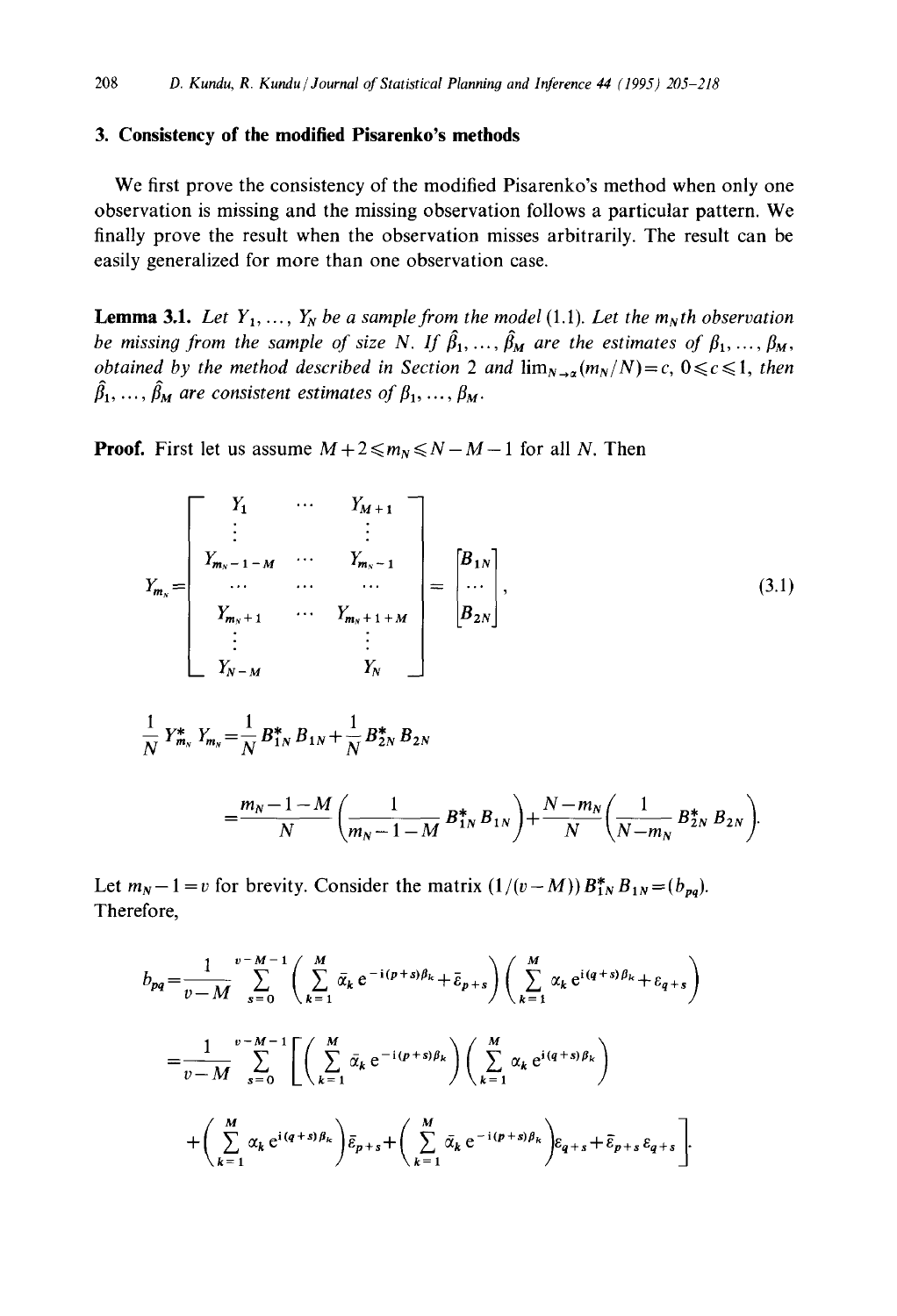By the law of the iterated logarithm of M-dependent sequence

$$
b_{pq} \xrightarrow{a.s.} (\Omega^* A \Omega + 2\sigma^2 I_{M+1})_{pq} + O\left(\frac{\log \log v}{v}\right)^{1/2},\tag{3.2}
$$

where  $A = \text{diag} \{|\alpha_1|^2, ..., |\alpha_M|^2\}$  is a  $M \times M$  matrix,

$$
\Omega = \begin{bmatrix} e^{i\beta_1} & e^{2i\beta_1} & \cdots & e^{(M+1)i\beta_1} \\ \vdots & \vdots & & \vdots \\ e^{i\beta_M} & e^{2i\beta_M} & \cdots & e^{(M+1)i\beta_M} \end{bmatrix}
$$
\n(3.3)

and  $(\Omega^* A \Omega + 2\sigma^2 I_{M+1})_{pq}$  denotes the *pq*th element of the matrix  $(\Omega^* A \Omega + 2\sigma^2 I_{M+1})$ . Since similar result is true for  $(1/(N-m_N))B_{2N}^*B_{2N}$  also, therefore, we can conclude that

$$
\frac{1}{N} Y_{m_N}^* Y_{m_N} = \Omega^* A \Omega + 2\sigma^2 I_{M+1} + O\left(\frac{\log \log N}{N}\right)^{1/2} \quad \text{a.s.}
$$
\n(3.4)

Now observe that the eigenvalues of  $\Omega^* A \Omega + 2\sigma^2 I_{M+1}$  are of the form  $2\sigma^2+\lambda_1\geq 2\sigma^2+\lambda_2\geq \cdots\geq 2\sigma^2+\lambda_M>2\sigma^2$ . Where  $\lambda_1\geq \lambda_2\geq \cdots\geq \lambda_M$  are M non-zero eigenvalues of  $\Omega^* A \Omega$  and the  $(M + 1)$ th eigenvalue is zero, since the rank of  $\Omega^* A \Omega$  is M. From (3.4) it follows that

$$
\frac{1}{N}Y_{m_N}^* Y_{m_N} \to \Omega^* A \Omega + 2\sigma^2 I_{M+1} \quad \text{a.s.} \tag{3.5}
$$

Therefore, the eigenvector, with proper normalization as it is described in Section 2, corresponding to the smallest eigenvalue will converge to the unique eigenvector, with the same kind of normalization, corresponding to the zero eigenvalue of  $\Omega^* A \Omega$ . It is known (see Pisarenko, 1973) that if  $(b_1, ..., b_M)$  is the eigenvector corresponding to the zero eigenvalue of  $\Omega^* A \Omega$  and the polynomial equation is formed as (2.4) with these  $h_i$ 's, then the M roots will be  $e^{i\beta_1}, \ldots, e^{i\beta_N}$ . Therefore, from (3.5) it follows that with proper rearrangements

$$
\hat{\beta}_i \rightarrow \beta_i \quad \text{a.s. } i = 1, 2, \dots, M. \tag{3.6}
$$

For  $m_N < M + 2$  or  $m_N > N - M - 1$  it can be proved similarly. We can now prove the result for the general case.

**Theorem 3.1.** Let  $y_1, \ldots, y_N$  be a sample from the model (1.1). Let  $m_N$ th observation be *missing from the sample of size N. If*  $\hat{\beta}_1, \ldots, \hat{\beta}_M$  are the estimates of  $\beta_1, \ldots, \beta_M$ , obtained *by the method described in Section 2, and*  $1 \le m_N \le N$  *is arbitrary then*  $\hat{\beta}_1, \ldots, \hat{\beta}_M$  *are strongly consistent estimates of*  $\beta_1, \ldots, \beta_M$ .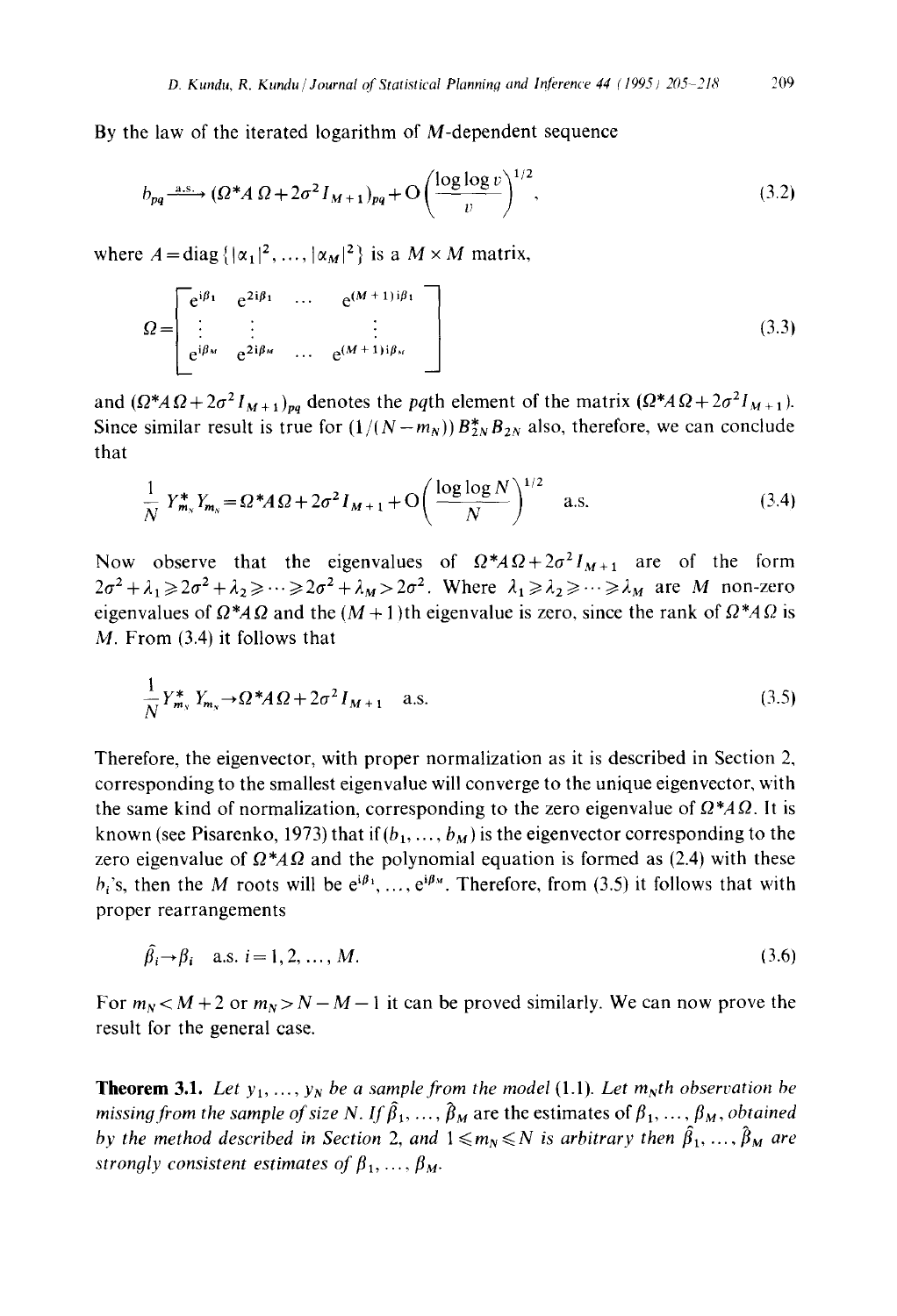Proof. From (3.2) and (3.4) it follows that

$$
\frac{1}{N} Y_{m_N}^* Y_{m_N} = \Omega^* A \Omega + 2\sigma^2 I_{M+1} + \frac{m_N - 1 - M}{N} O\left(\frac{\log \log (m_N - 1 - M)}{m_N - 1 - M}\right)^{1/2} + \frac{N - m_N}{N} O\left(\frac{\log \log (N - m_N)}{N - m_N}\right)^{1/2}.
$$
\n(3.7)

Now consider the different cases:

*Case 1:*  $m_N$  is bounded. Then,

$$
\frac{m_N - 1 - M}{N} \to 0 \quad \text{and} \quad \frac{\log \log (N - m_N)}{N - m_N} \to 0. \tag{3.8}
$$

*Case 2:*  $m_N$  is not bounded but  $N - m_N$  is bounded. Then,

$$
\frac{\log \log (m_N - 1 - M)}{m_N - 1 - M} \to 0 \quad \text{and} \quad \frac{N - m_N}{N} \to 0. \tag{3.9}
$$

*Case* 3:  $m_N$  is not bounded and  $N - m_N$  is also not bounded. Then,

$$
\frac{\log \log (m_N - 1 - M)}{m_N - 1 - M} \to 0 \quad \text{and} \quad \frac{\log \log (N - m_N)}{N - m_N} \to 0. \tag{3.10}
$$

Combining  $(3.8)$ ,  $(3.9)$  and  $(3.10)$  it follows that

$$
\frac{1}{N}Y_{m_N}^*Y_{m_N} \to \Omega^* A \Omega + 2\sigma^2 I_{M+1} \quad \text{a.s.} \tag{3.11}
$$

The rest of the proof follows exactly like that of Lemma 3.1.  $\Box$ 

# **4. Some improved estimates**

In this section we try to modify the existing methods like reduced rank linear prediction, matrix pencil or the equations error that form the basis of high-performance modal analysis at low-to-moderate SNR, in presence of missing observation.

# *4.1. Modified FBLP method*

First let us assume that only one observation is missing, i.e. the *m*th observation. The method can be easily generalized when more than one observation is missing.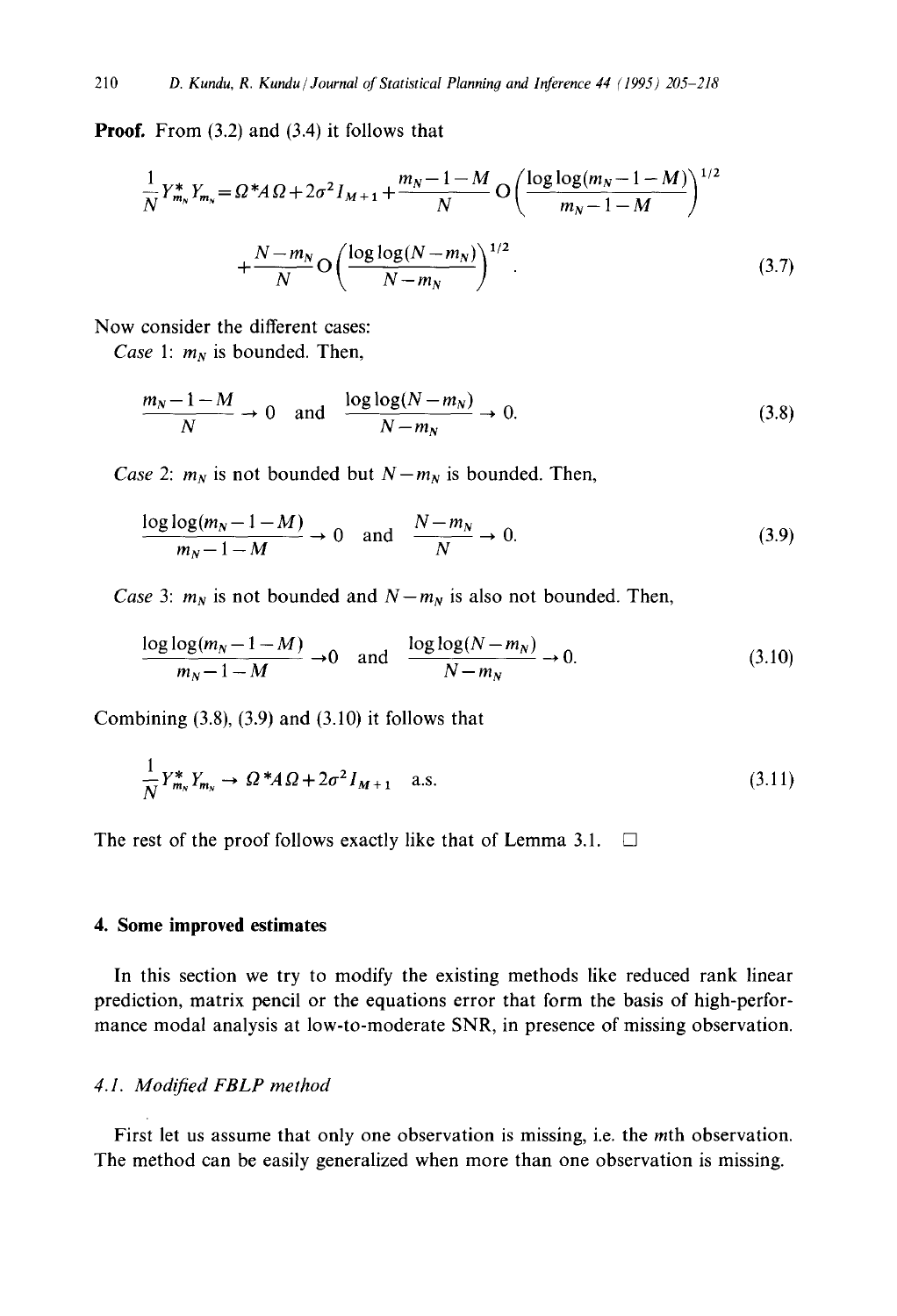Observe that there exist  $g_1, \ldots, g_L$ , such that in the noiseless data when the mth. observation is missing the  $g = (g_1, ..., g_L)$  satisfy the following equation:

$$
\begin{bmatrix}\nY_L & \cdots & Y_1 \\
\vdots & \cdots & \vdots \\
Y_{m-2} & \cdots & Y_{m-L} \\
Y_{N+1} & \cdots & Y_{N+1} \\
Y_2 & Y_2^* & Y_{L+1}^* \\
\vdots & \cdots & \vdots \\
Y_{m+2}^* & Y_{m+1}^* & Y_{m-1}^* \\
Y_{m+2} & Y_{m+1}^* & Y_{m+1}^* \\
\vdots & \cdots & \vdots \\
Y_{N}^* & Y_{N+1}^* & Y_{N}^* & Y_{N+1}^* \\
\vdots & \cdots & \vdots \\
Y_{N}^* & Y_{N}^* & Y_{N}^* & Y_{N}^* & Y_{N}^* \\
Y_{N-L+1}^* & Y_N^* & Y_N^* & Y_{N-L}^* & Y_{N-L}^* \\
Y_{N-L+1}^* & Y_N^* & Y_{N}^* & Y_{N}^* & Y_{N}^* & Y_{N}^* \\
\end{bmatrix}
$$
\n(4.1)

If  $L+1 < m \le N-L-1$ . For  $m \le L+1$  or  $m > N-L-1$  it can be similarly defined. The system of equations can be written as

$$
A_m g = -h_m,\tag{4.2}
$$

where the matrix  $A_m$  and the vector  $h_m$  depend on the value of the missing observation. Now the minimum norm solution of  $q$  is given by

$$
g = -(A_m^* A_m)^{-1} A_m^* h_m,
$$
\n(4.3)

where - is the pseudoinverse of  $A_m$  given by Rao (1971). Now if we use the usual linear prediction notation,  $R = A_m^* A_m$  and  $r = -A_m^* h$ , then it can be easily shown as Tufts and Kumaresan (1982), that in the noiseless data

$$
g = -\sum_{i=1}^{M} \frac{u_i^* r}{\gamma_i} u_i,
$$
\n
$$
(4.4)
$$

where  $\gamma_1 \ge \gamma_2 \ge \cdots \ge \gamma_m > \gamma_{m+1} = \cdots = \gamma_L = 0$  are the eigenvalues of R and  $u_i$ ,  $i = 1, \ldots, L$ are the corresponding orthonormal eigenvectors of R. We now form the prediction error polynomial equations with the vector  $g$  similar to (2.4), which is as follows:

$$
H(z) = 1 + g_1 z + g_2 z^2 + \dots + g_L z^L = 0.
$$
\n(4.5)

Now Eq.  $(4.5)$  has L roots. It can be shown in the same way as Kumaresan (1982) that in the case of noiseless data, out of L roots of (4.5) M of them will be at  $e^{i\beta_j}, j = 1, ..., M$ and  $L-M$  roots will be having magnitude strictly less than one and will be distributed uniformly over the unit circle.

In case of noisy data first estimate  $g$  from (4.4), form the polynomial equation (4.5) and obtain the  $L$  roots of the prediction polynomial equation. Once we obtain the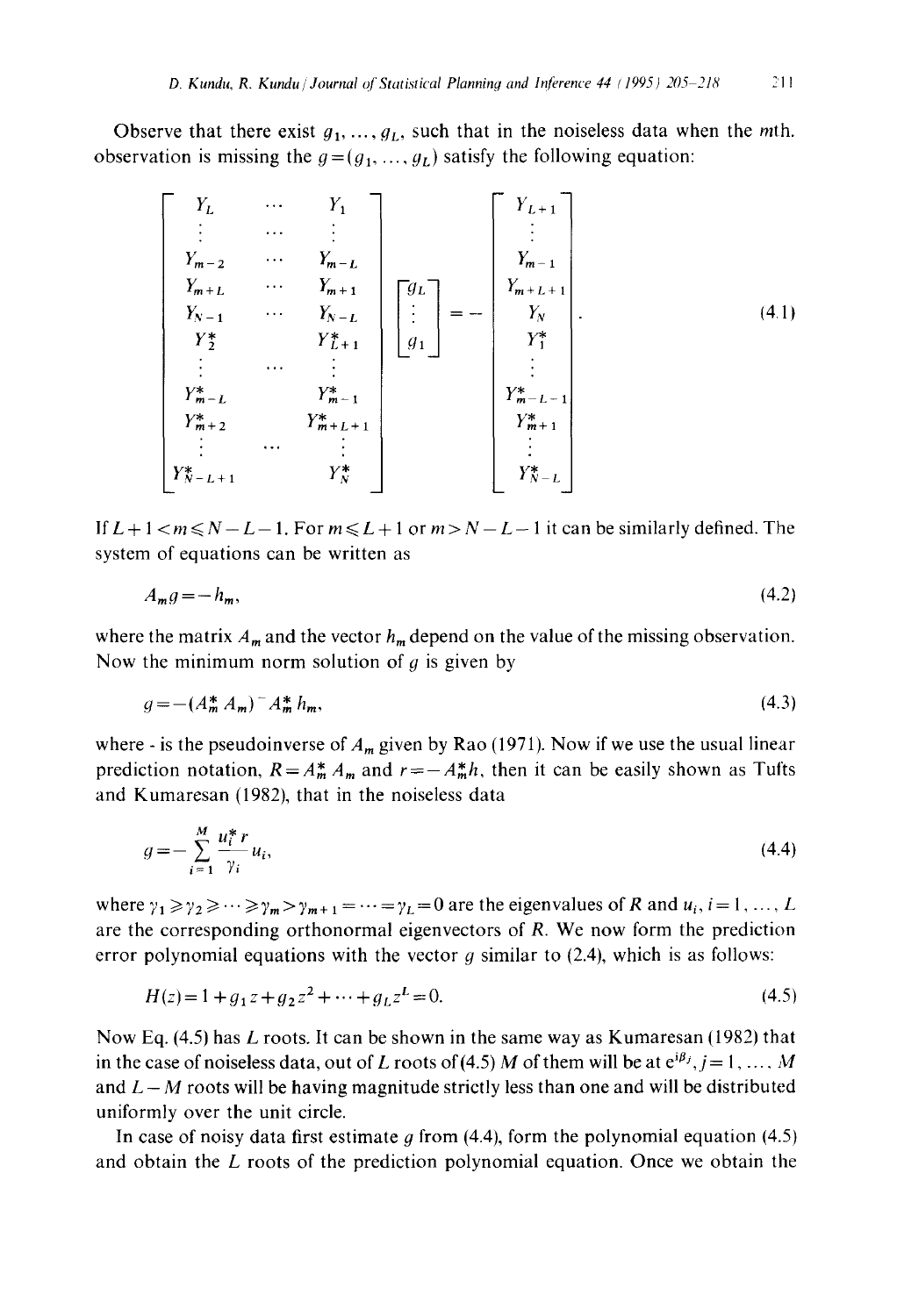L roots, the estimate of the  $\beta_i$ 's can be obtained from those M roots whose magnitudes are closest to one.

#### *4.2. Modified matrix pencil method*

Here also, first we assume that only mth. Observation is missing, and the concept can be generalized. Suppose

$$
B_{1} = \begin{bmatrix} Y_{m+1} & \cdots & Y_{m+1+L} \\ \vdots & \cdots & \vdots \\ Y_{N-1-L} & \cdots & Y_{N-1} \end{bmatrix}, \quad B_{2} = \begin{bmatrix} Y_{m+2} & \cdots & Y_{m+2+L} \\ \vdots & \cdots & \vdots \\ Y_{N-L} & \cdots & Y_{N} \end{bmatrix}
$$

if  $1 \le m \le L+2$ .

$$
B_{1} = \begin{bmatrix} Y_{1} & \cdots & Y_{L+1} \\ \vdots & \cdots & \vdots \\ Y_{m-L-2} & \cdots & Y_{m-2} \\ Y_{m+1} & \cdots & Y_{m+L+1} \\ \vdots & \cdots & \vdots \\ Y_{N-L-1} & \cdots & Y_{N-1} \end{bmatrix}, \quad B_{2} = \begin{bmatrix} Y_{2} & \cdots & Y_{L+2} \\ \vdots & \cdots & \vdots \\ Y_{m-L-1} & \cdots & Y_{m-1} \\ Y_{m+2} & \cdots & Y_{m+L+2} \\ \vdots & \cdots & \vdots \\ Y_{N-L} & \cdots & Y_{N} \end{bmatrix}
$$

*if*  $L+2 < m < N-1-L$ , or

$$
B_1 = \begin{bmatrix} Y_1 & \cdots & Y_{L+1} \\ \vdots & \cdots & \vdots \\ Y_{m-2-L} & \cdots & Y_{m-2} \end{bmatrix}, \qquad B_2 = \begin{bmatrix} Y_2 & \cdots & Y_{L+2} \\ \vdots & \cdots & \vdots \\ Y_{m-L-1} & \cdots & Y_{m-1} \end{bmatrix}
$$

if  $n-1-L+2 \le m \le N$ . Consider the generalized singular value for the matrix pencil  ${B_1, B_2}$ . It can be shown, similarly as Pillai (1989) that in the noiseless case the non-zero singular values of the above matrix pencil  $\{B, B_2\}$  are  $e^{-i\beta j}$ ,  $j = 1, ..., M$ .

### **5. Numerical experiments**

We performed some numerical experiments to observe how the proposed method works in finite samples. All these simulations were done on the HP-4000 computer at the Indian Institute Technology Kanpur using IMSL random deviate operator. We consider the same model used by Kundu (1993).

$$
Y_t = e^{2.0it} + e^{3.5it} + e^{4.0it} + e^{5.5it} + \varepsilon_t, \quad t = 1, 2, ..., N.
$$
 (5.1)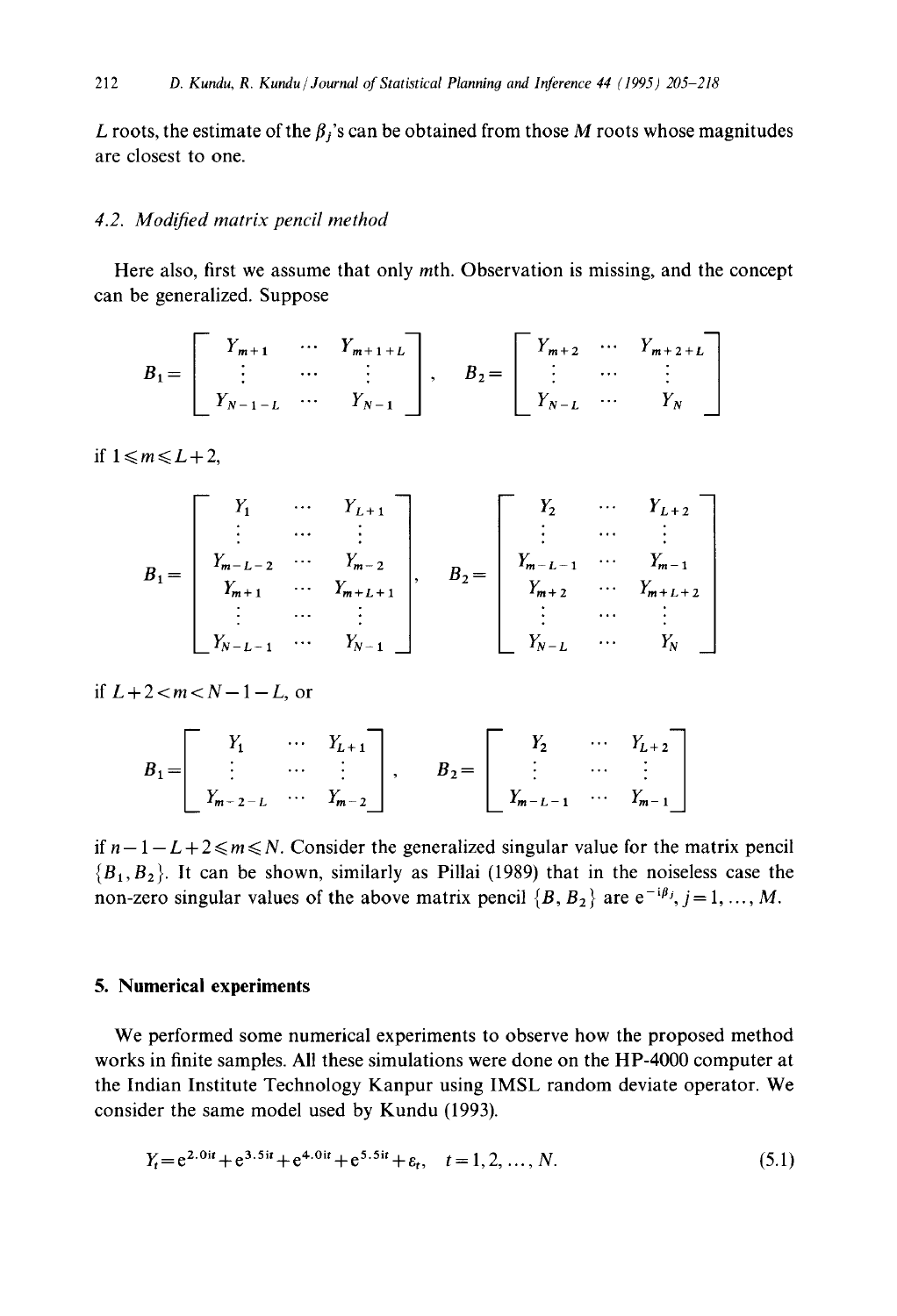Here  $\varepsilon$ , are i.i.d. complex-valued random variables with mean zero and standard deviation  $\sigma$  for both the real and imaginary parts. The real and imaginary parts are assumed to be independent and normally distributed. We take  $N = 30$ , and  $\sigma^2 = 0.05$ (i.e.  $SNR = 10 \log(1/2\sigma^2) = 10 dB$ ). One hundred different data sets of size 30 are generated using IMSL random deviate generator. For each data set one observation is missing at random. For each data set the prediction error polynomial (2.4) and its zeros are computed. The actual locations of sinusoids are shown by 'crossed mark'. The four zeros close to the signal frequency will be called signal zeros and the remaining as noise zeros or extraneous zeros. Figure 1 shows the location of the prediction error polynomial zeros in the  $Z$  plane. The results of the modified FBLP are reported in Figs. 2–5. We estimate the vector  $q$  by (4.4) for different L, namely  $L = 4$ ,  $L = 8$ ,  $L = 12$  and  $L = 14$ . The zeros of the prediction error polynomial (4.5) are reported in Fig. 2 ( $L = 4$ ), Fig. 3 ( $L = 8$ ), Fig. 4 ( $L = 12$ ) and Fig. 5 ( $L = 14$ ). The results of the modified ESPRIT are reported in Figs. 6-8. We compute the generalized singular values of the matrix pencil  $(B_1, B_2)$  for different L as described in Section 4.2 and plot its conjugate in the Z plane. Fig. 6 corresponds to  $L=4$ , Fig. 7 corresponds to  $L=8$ and Fig. 8 corresponds to  $L = 12$ . The conjugate of the four eigenvalues close to the signal frequency location will be called as signal eigenvalues and the rest as noise eigenvalues.



Fig. 1.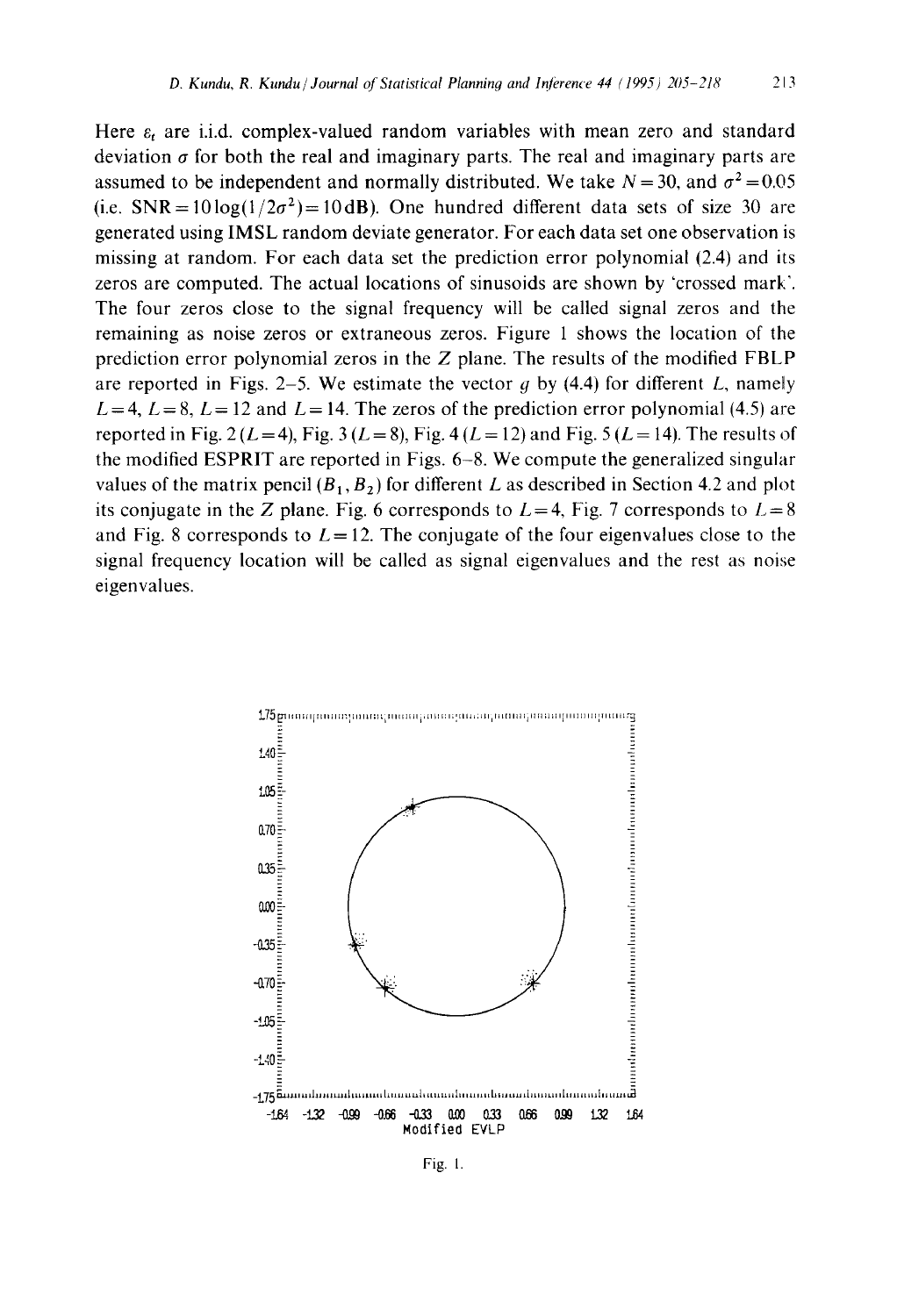214



Fig. 2.



Fig. 3.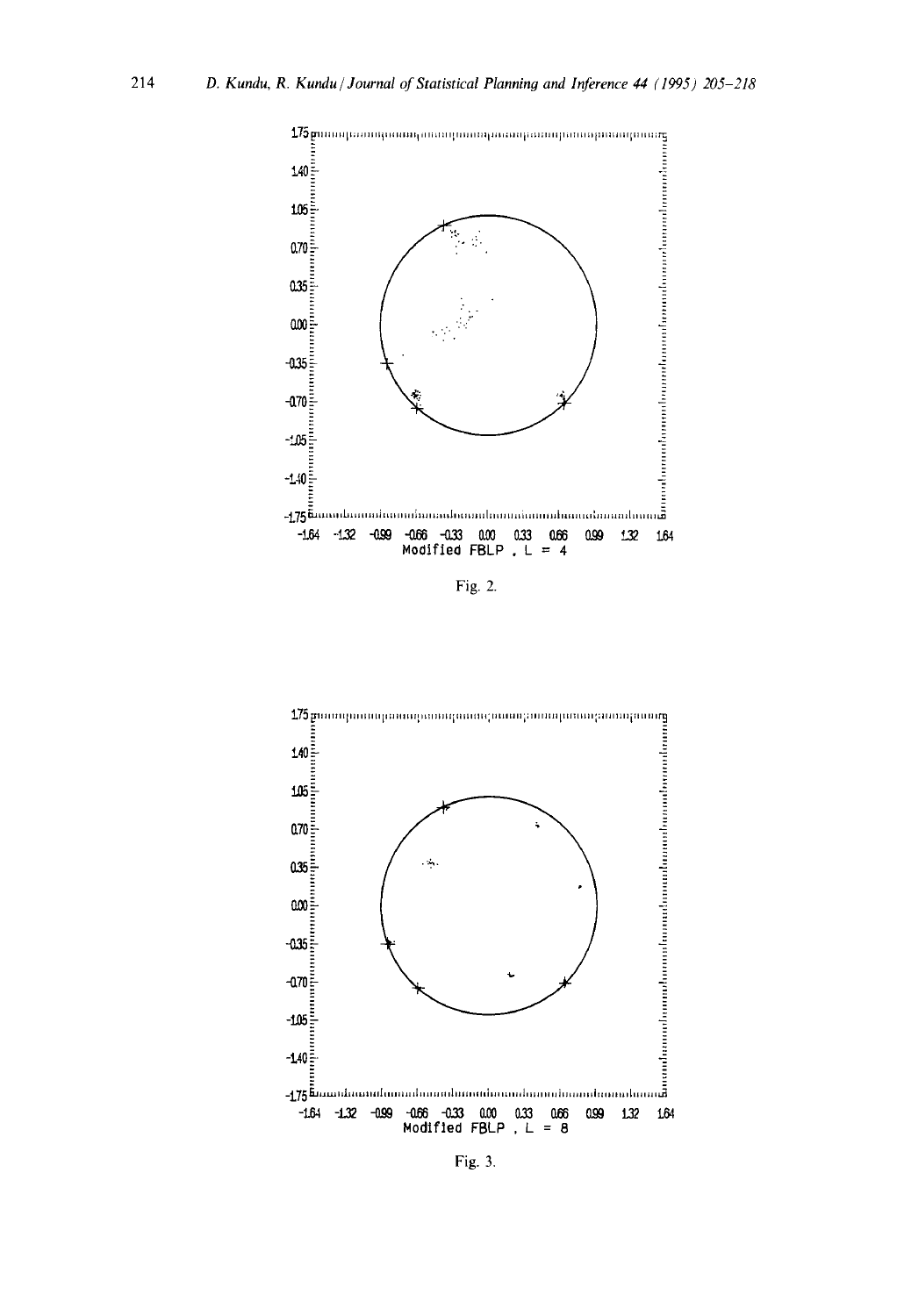

Fig. 4.



Fig. 5.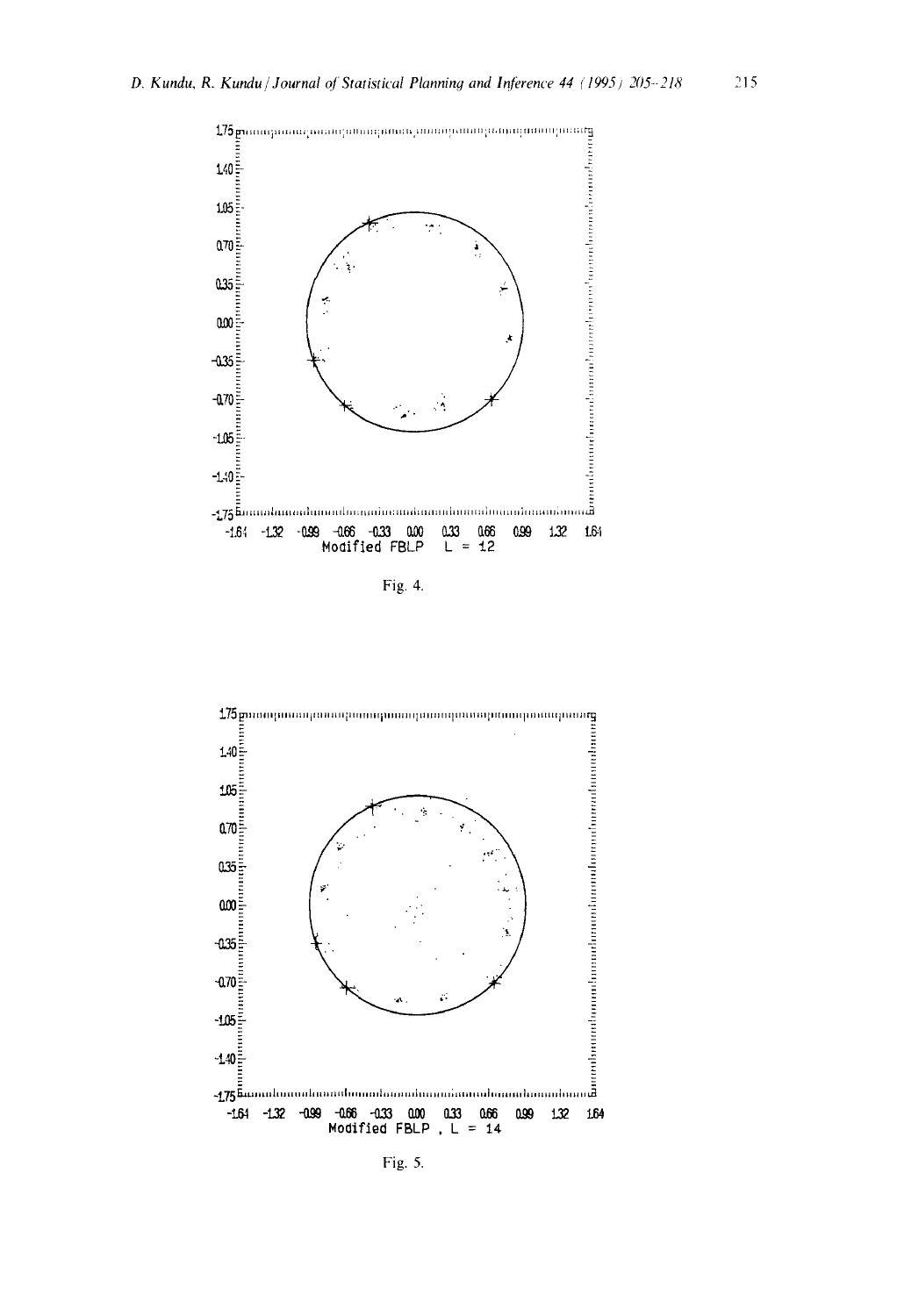

Fig. 6.



Fig. 7.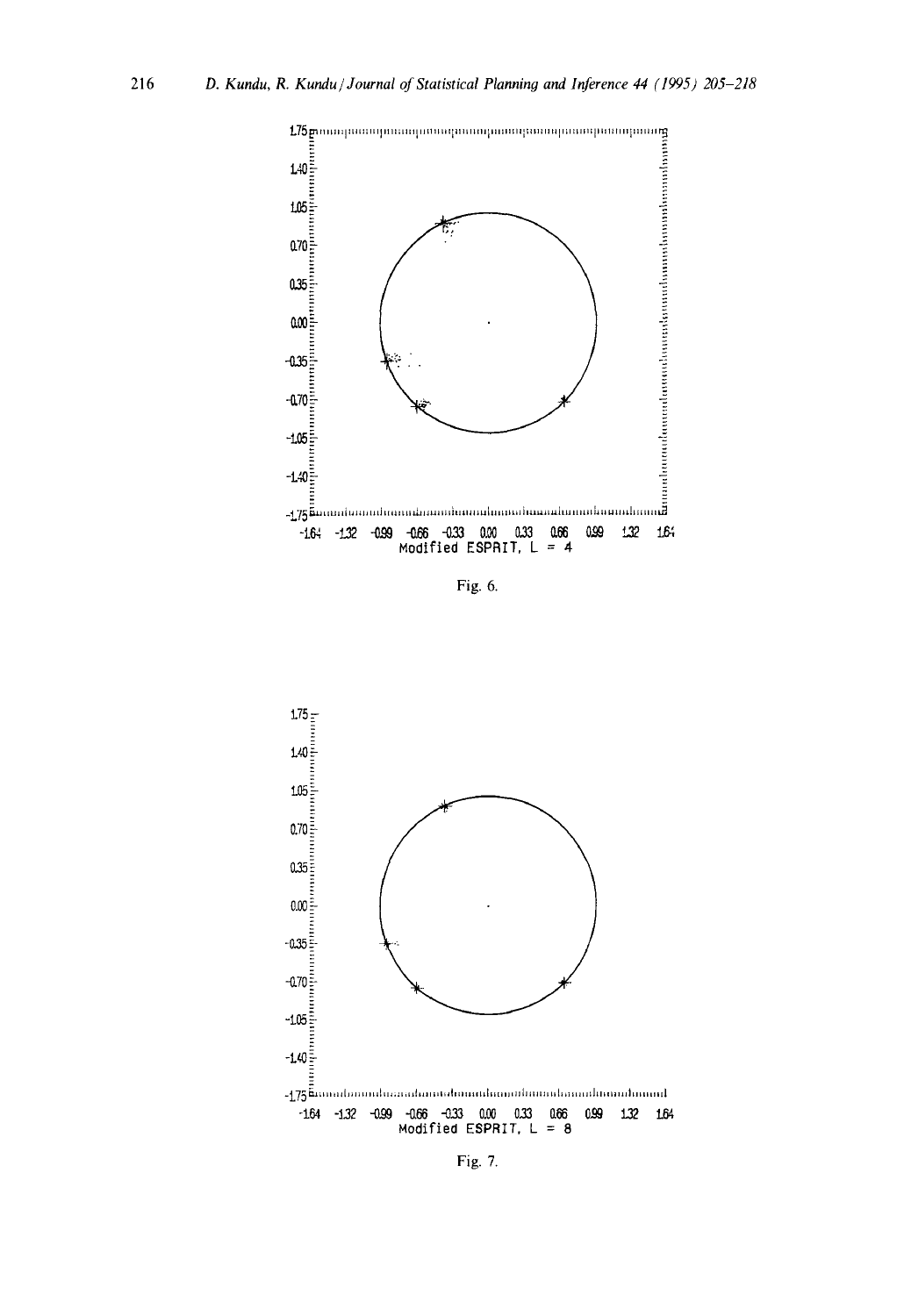

Fig. 8.

## **6. Conclusions**

**Some of the points are very clear from these experiments. First of all, the modified Pisarenko or modified EVLP does not perform very well, when some data are missing particularly for small sample and at low SNR. The variability of the signal zeros is quite high. The performance can be improved by using modified FBLP method with**  the proper choice of L. For  $L = 4$ , the performance of the modified FBLP is also not **very satisfactory. The spread of the signal zero is very high. However, as L is increased to 8, the performance is improved drastically. In this case, the four signal zeros are distinctly separated from the rest of the four extraneous zeros. The spread of the extraneous zero clusters are considerably less, thus reducing the chance of spurious frequency estimates. The spread of the signal zero clusters is also very small thus the variability of the frequency estimates is considerably reduced. But as L is increased to 12, the spread of the signal zeros as well as the noise zeros start increasing again. The eight noise zeros are distributed more or less uniformly over the unit circle but it is more scattered. The situation gets worsened as L is increased to 14. When one**  observation is missing it is not always possible to vary L, between M and  $N - M/2$  as that of Tufts and Kumaresan (1982). For example,  $N=30$ ,  $L=15$  and the 15th **observation is missing, then it is not possible to form the matrix equation (4.1). That is**  why, we have taken  $L < N/2$ .

**The behavior of the modified ESPRIT is almost similar to that of the modi**fied FBLP. When  $L=4$ , the spread of the signal eigenvalues are very high. The